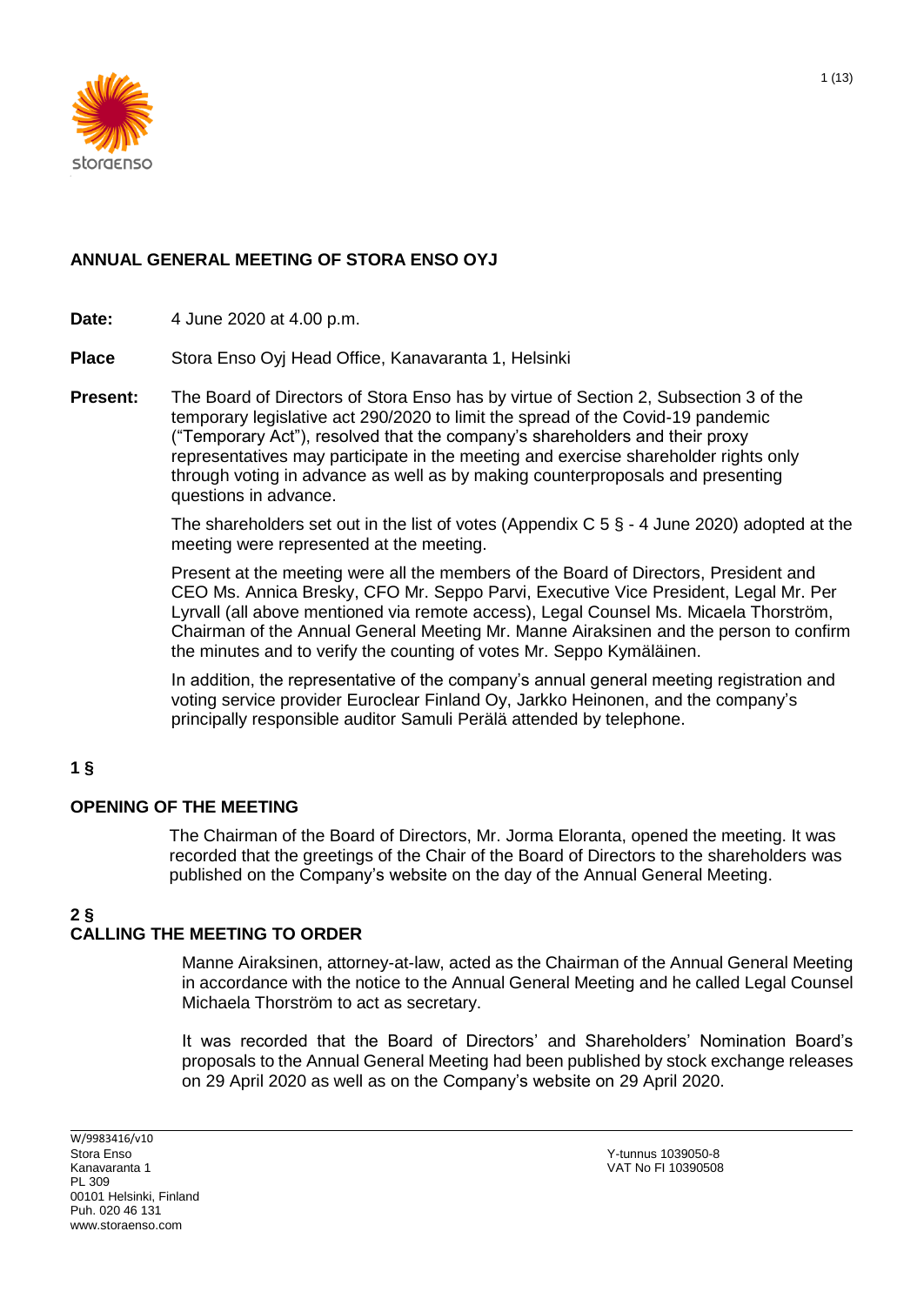The Chairman noted that in order to guarantee the health and safety of the Company's shareholders, personnel and other stakeholders, the Company has resolved to arrange the General Meeting in accordance with Section 2, Subsection 3 of the Temporary Act so that the Company's shareholders and their proxy representatives may participate in the meeting only through voting in advance as well as by making counterproposals and presenting questions in advance.

It was recorded that by the deadline on 5 May 2020 at 4 p.m. (EEST) no counterproposals by shareholders were made. Shareholders have had the right to present questions to the Company's management referred to in Chapter 5, Section 25 of the Companies Act by 19 May 2020 and they have been answered on the Company's website by 26 May 2020.

As participation in the Annual General Meeting has been possible only in advance, all agenda items have been subject to voting. The Chairman noted in addition that in accordance with the Temporary Act it has been possible to oppose the proposals in all agenda items without making a counterproposal. A summary of the votes cast in the advance voting conducted by Euroclear Finland Ltd was appended to the minutes.

#### Appendix A 2 § - 4 June 2020

The Chairman noted that a shareholder may have refrained from providing a proper voting instruction in each particular agenda item, in which case such shareholder has not been recorded to have been represented at the General Meeting in that specific agenda item. Therefore, the number of shareholders and shares represented in each agenda item is not the same.

It was recorded that in addition to the Companies Act and the Temporary Act as well as the government bill thereto, company practice and recommendations of the Advisory Board of Finnish Listed Companies were adhered to in terms of the meeting arrangements. It was recorded that to the Company's or Euroclear Finland Oy's knowledge no technical or other issues or uncertainties had arisen regarding the advance voting or meeting arrangements in general, and that the shareholders' right to participate and the validity of counting of the votes had been able to be clarified in a manner equivalent to the processes complied with in a normal General Meeting.

## **3 §**

## **ELECTION OF PERSON TO CONFIRM THE MINUTES AND TO SUPERVISE THE COUNTING OF VOTES**

Seppo Kymäläinen, attorney-at-law, acted as the person to confirm the minutes and to supervise the counting of votes in accordance with the notice to the Annual General Meeting.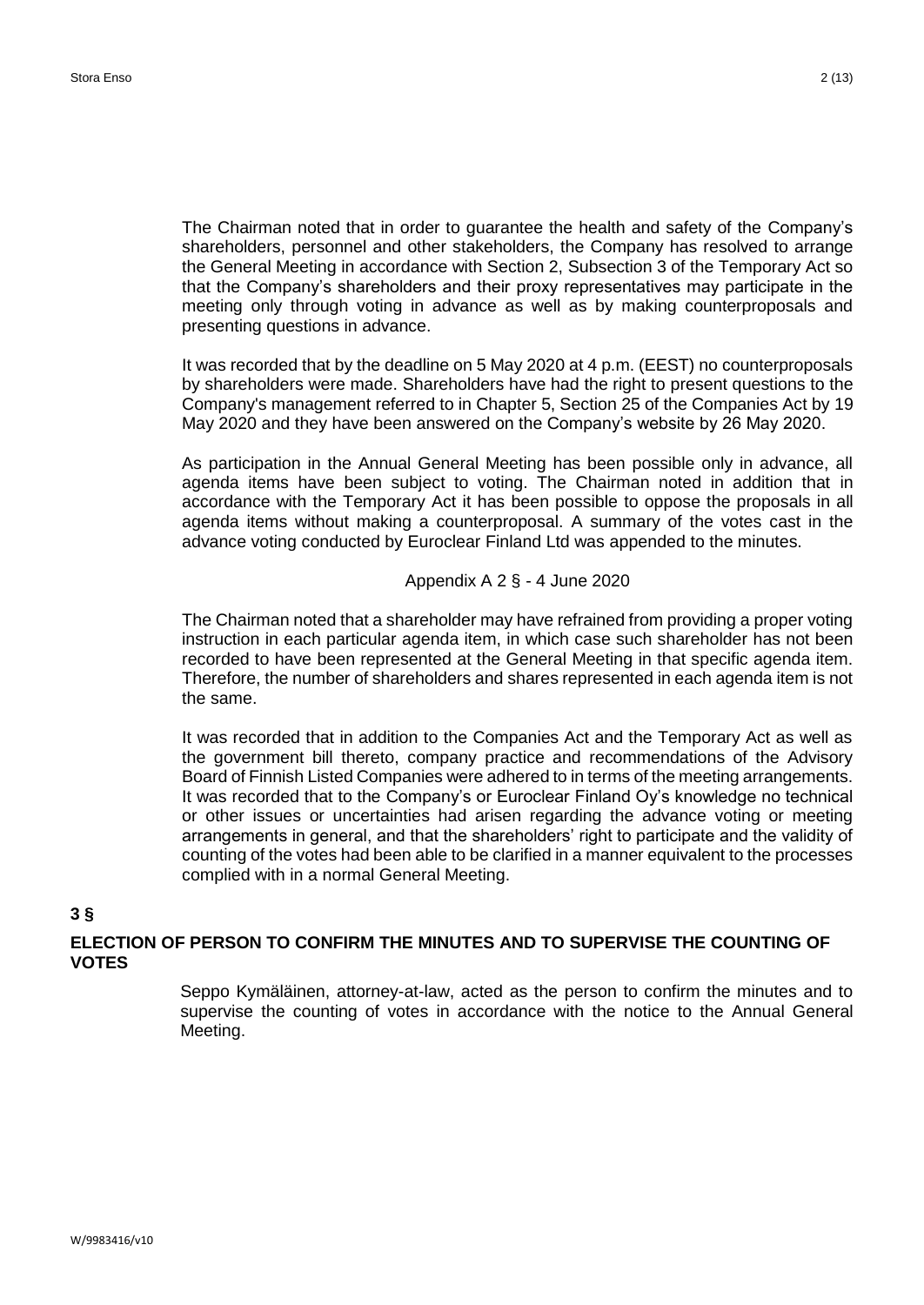## **4 § RECORDING THE LEGALITY OF THE MEETING**

It was recorded that the notice to the meeting had been published on the Company's website and through a stock exchange release on 29 April 2020. In addition, the notice to the meeting was published on 4 May 2020 in the Finnish newspapers Helsingin Sanomat ja Hufvudstadsbladet, in the Swedish newspapers Svenska Dagbladet and Dagens Nyheter as well as in the Financial Times newspaper.

It was recorded that no considerations were presented to the Company regarding the legality of the meeting in the procedure concerning the Annual General Meeting.

It was recorded that the Annual General Meeting had been convened in accordance with the articles of association, the Companies Act and the Temporary Act and that the meeting therefore constituted a quorum.

The notice to the meeting, including the proposals by the Board of Directors and the Shareholders' Nomination Board, was appended to the minutes.

Appendix B 4 § - 4 June 2020

### **5 §**

#### **RECORDING THE ATTENDANCE AT THE MEETING AND ADOPTION OF THE LIST OF VOTES**

The list recording the shareholders who had voted in advance within the advance voting period either in person or by proxy, and who have the right to participate the General Meeting pursuant to Chapter 5, Sections 6 and 6 a of the Companies Act, was presented. It was recorded that 2 488 shareholders, representing 161 082 047 A shares and 306 867 726 R shares, in total 191 768 152 votes, had participated in the advance voting.

The attendance status and list of votes was appended to the minutes. It was recorded that the advance votes delivered to the Company will be kept separately from the minutes.

Appendix C 5 § - 4 June 2020

#### **6 §**

#### **PRESENTATION OF THE ANNUAL ACCOUNTS, THE REPORT OF THE BOARD OF DIRECTORS AND THE AUDITOR'S REPORT FOR THE YEAR 2019**

It was recorded that as participation in the Annual General Meeting has been possible only in advance, the Company's financial statements and annual report published on 13 February 2020, including the report of the Board of Directors and the auditor's report, and which have been available on the Company's website, are deemed to have been presented to the Annual General Meeting. The principally responsible auditor of the company, Authorised Public Accountant Samuli Perälä, confirmed the contents of the auditor's report.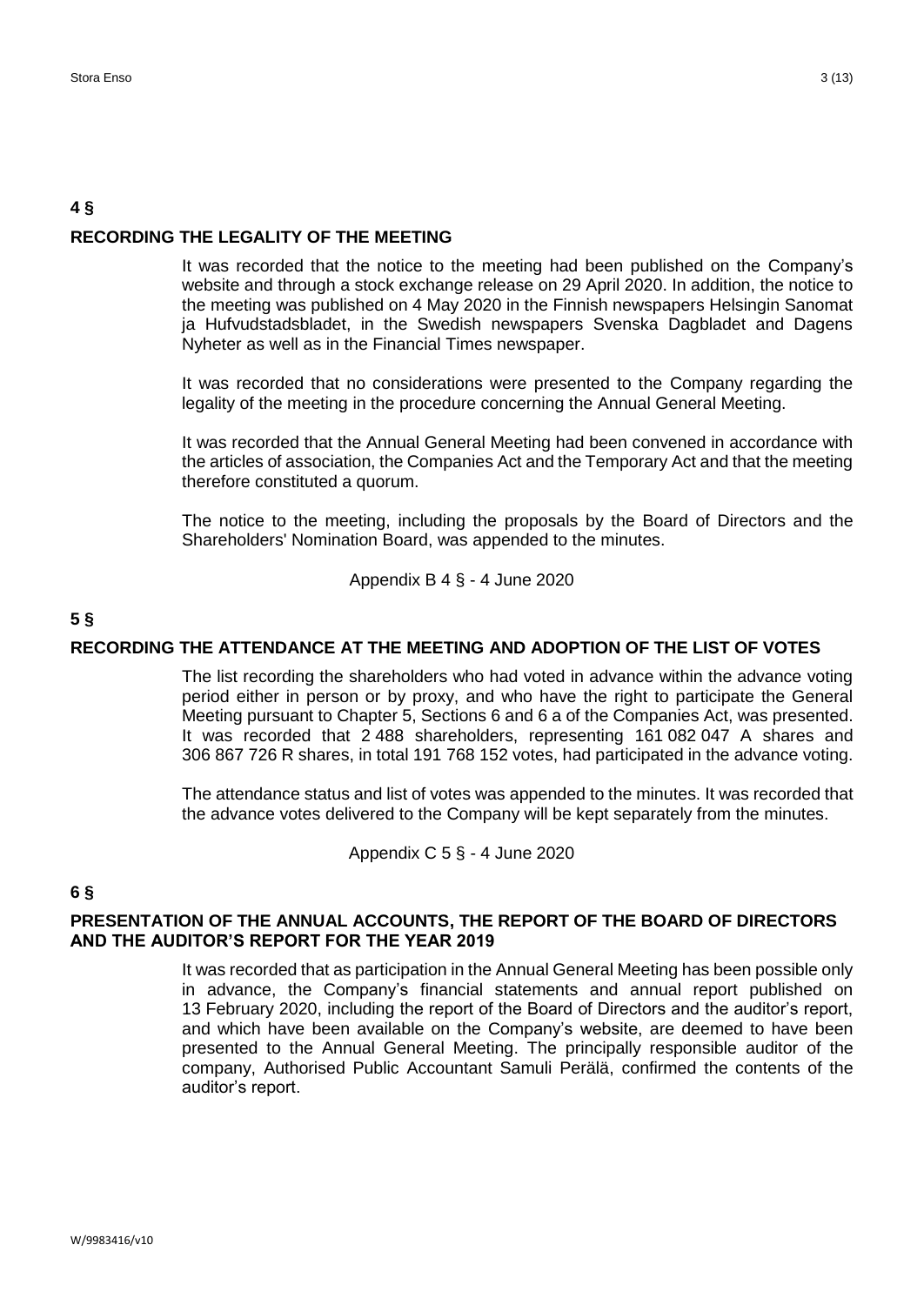The annual accounts were appended to the minutes.

Appendix D 6 § - 4 June 2020

It was further recorded that the review by the President and CEO, Annica Bresky, of the Company's business during the financial year between 1 January 2019 and 31 December 2019 as well as the ongoing year, was published on the Company's website on the day of the Annual General Meeting.

The review of the President and CEO was appended to the minutes:

Appendix E 6 § - June 4 2020

# **7 § ADOPTION OF THE ANNUAL ACCOUNTS**

It was recorded that the Board of Directors had proposed to the Annual General Meeting that the annual accounts be adopted, and that the Auditor of the Company had supported the adoption of the annual accounts.

It was recorded that 161 082 047 A-shares and 306 865 276 R-shares, in total 191 767 907 votes, representing 59.34 percent of all shares and 80.75 percent of all votes in the Company, participated in the voting. For the adoption of the annual accounts 191 010 267 votes were cast, representing 99.62 percent of the total votes cast and against the adoption of the annual accounts 731 840 votes were cast, representing 0.38 percent of the total votes cast. 5 A-shares and 254 581 R-shares were represented in the agenda item but abstained from casting a vote.

Based on the voting results, the Annual General Meeting adopted the annual accounts for the financial year 1 January 2019 – 31 December 2019, in accordance with the proposal by the Board of Directors.

#### **8 §**

#### **RESOLUTION ON THE USE OF THE PROFIT SHOWN ON THE BALANCE SHEET AND THE PAYMENT OF DIVIDEND**

It was recorded that according to the annual accounts per 31 December 2019, the parent Company's distributable funds amounted to EUR 1 309 630 306.42, including the profit for the financial period of EUR 230 302 677.26.

It was recorded that The Board of Directors had proposed to the Annual General Meeting that a dividend of EUR 0.15 per share be distributed on the basis of the balance sheet adopted for the year 2019.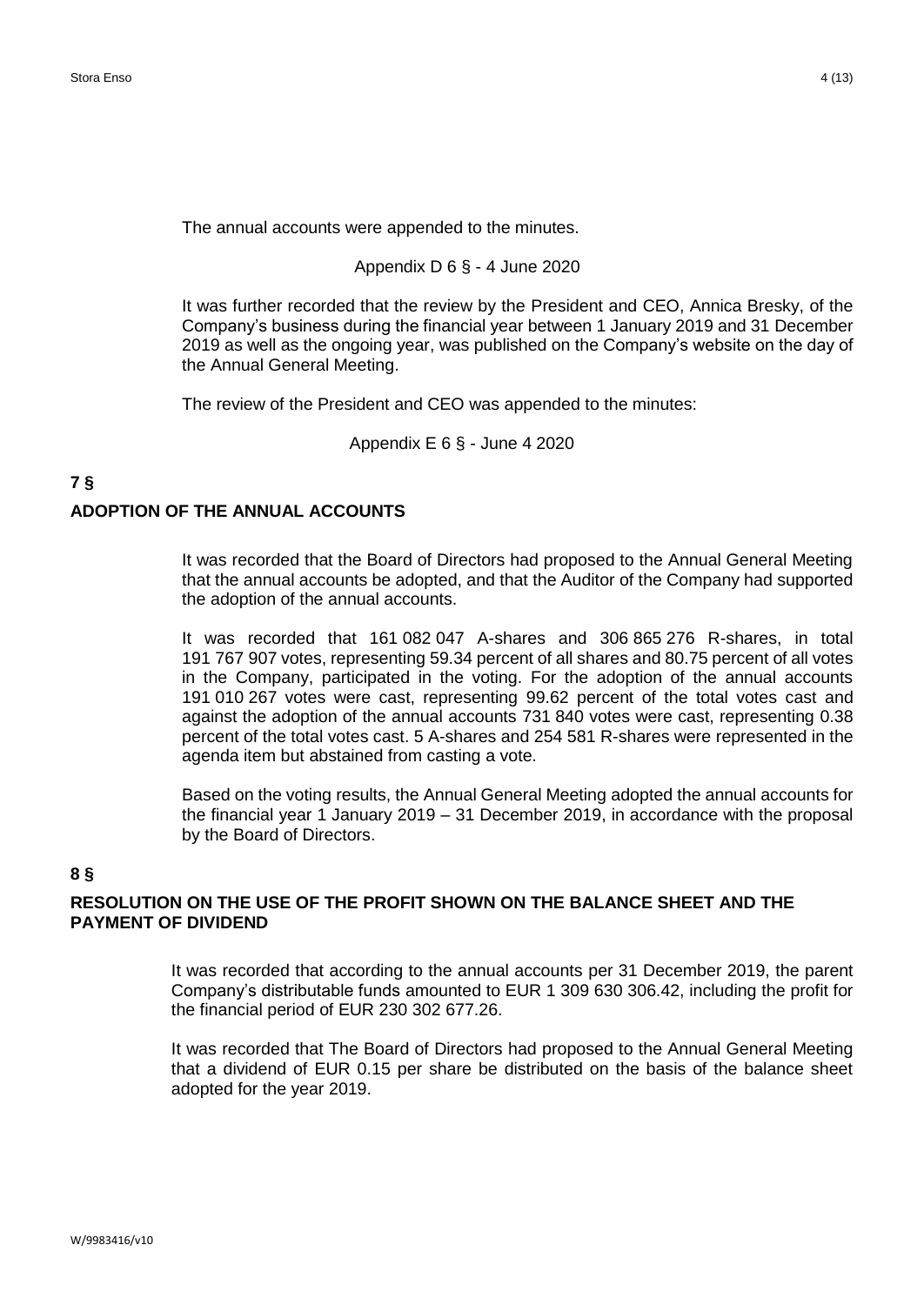In accordance with the proposal of the Board of Directors the dividend shall be paid to shareholders who on the record date of the dividend payment, Monday 8 June 2020, are recorded in the shareholders' register maintained by Euroclear Finland Oy or in the separate register of shareholders maintained by Euroclear Sweden AB for Euroclear Sweden registered shares or the register maintained by Citibank N.A. Dividends payable for Euroclear Sweden registered shares will be forwarded by Euroclear Sweden AB and paid in Swedish crown. Dividends payable to ADR holders will be forwarded by Citibank N.A. and paid in US dollars. The dividend would be paid on or about Monday 15 June 2020.

It was also recorded that the Board of Directors had proposed to the Annual General Meeting that the Annual General Meeting would authorise the Board of Directors to decide at its discretion on the payment of dividend up to a maximum of EUR 0.35 per share. A resolution on the distribution of a dividend would be made at a later stage when it is possible to make a more reliable estimate on the impacts of the Covid-19 pandemic on Stora Enso's business and liquidity. Based on the authorisation, it would also be possible to resolve on distributing the dividend in one or several instalments.

The authorisation would be valid until the beginning of the next Annual General Meeting. The Company will publish possible resolutions of the Board of Directors on dividend payments and confirm the record and payment dates of the dividend payments in connection with such resolutions. The dividend paid based on the authorisation would be paid to shareholders who on the record date of the dividend payment in question are recorded in the shareholders' register maintained by Euroclear Finland Oy or in the separate register of shareholders maintained by Euroclear Sweden AB for Euroclear Sweden registered shares.

It was recorded that 161 082 047 A shares and 306 867 726 R shares, in total 191 768 152 votes, representing 59.34 percent of all shares and 80.75 of all votes in the Company, participated in the voting. For the proposal of the Board of Directors 191 680 888 votes were cast, representing 99.96 percent of the total votes cast, and against the proposal of the Board of Directors 75 042 votes were cast, representing 0.04 percent of the total votes cast.118 816 R shares were represented in the agenda item but abstained from casting a vote.

Based on the voting results, the Annual General Meeting decided in accordance with the proposal of the Board of Directors, that a dividend of EUR 0.15 per share would be paid from the parent Company's distributable funds, and that the record date for the payment is 8 June 2020 and the dividend payment date is on or about 15 June 2020. Further, the Annual General Meeting decided in accordance with the proposal of the Board of Directors to authorise the Board of Directors to decide at its discretion on the payment of dividend up to a maximum of EUR 0.35 per share.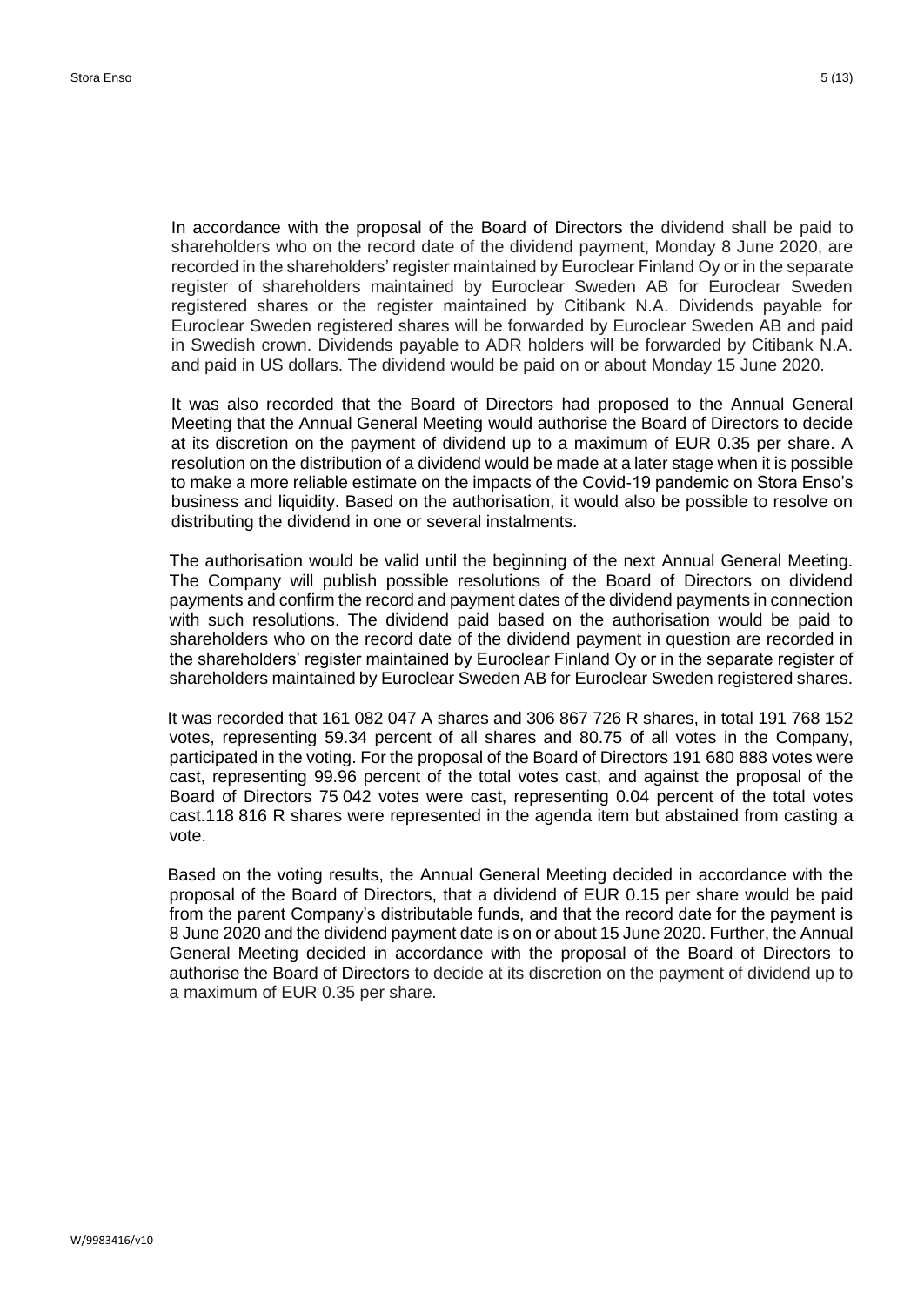#### **RESOLUTION ON THE DISCHARGE OF THE MEMBERS OF THE BOARD OF DIRECTORS AND THE CEO FROM LIABILITY FOR THE FINANCIAL PERIOD 1 JANUARY 2019 – 31 DECEMBER 2019**

It was recorded that all discharge of liability positions for the financial period 1 January 2019 – 31 December 2019 concerned all the members of the Board of Directors as well as the CEO who acted in their positions during the said financial period. These persons are:

Jorma Eloranta, Chair of the Board of Directors, Hans Stråberg, Vice Chair of the Board of Directors, Anne Brunila, member of the Board of Directors (until 14 March 2019), Elisabeth Fleuriot, member of the Board of Directors , Hock Goh, member of the Board of Directors , Christiane Kuehne, member of the Board of Directors , Antti Mäkinen, member of the Board of Directors , Richard Nilsson, member of the Board of Directors , Göran Sandberg, member of the Board of Directors ,and Mikko Helander, member of the Board of Directors (as of 14 March 2019)

#### as well as

Karl-Henrik Sundström, President and CEO (until 31 November 2019), and Annica Bresky, President and CEO (as of 1 December 2019).

It was recorded that 161 080 897 A-shares and 306 836 352 R-shares, in total 191 763 866 votes, representing 59.33 percent of all shares and 80.75 of all votes in the Company, participated in the voting. For the discharge from liability 190 720 459 votes were cast, representing 99.56 percent of the total votes cast, and against the discharge from liability 835 037 votes were cast, representing 0.44 percent of the total votes cast. 5 A-shares and 2 080 334 R-shares were represented in the agenda item but abstained from casting a vote.

Based on the voting results, the Annual General Meeting decided to discharge the above members of the Board of Directors and the CEO from liability.

#### **10 § PRESENTATION OF THE REMUNERATION POLICY**

It was recorded that as participation in the Annual General Meeting has been possible only in advance, the company's remuneration policy published by a stock exchange release on 30 January 2020, which has been available on the company's website, is deemed to have been presented to the Annual General Meeting.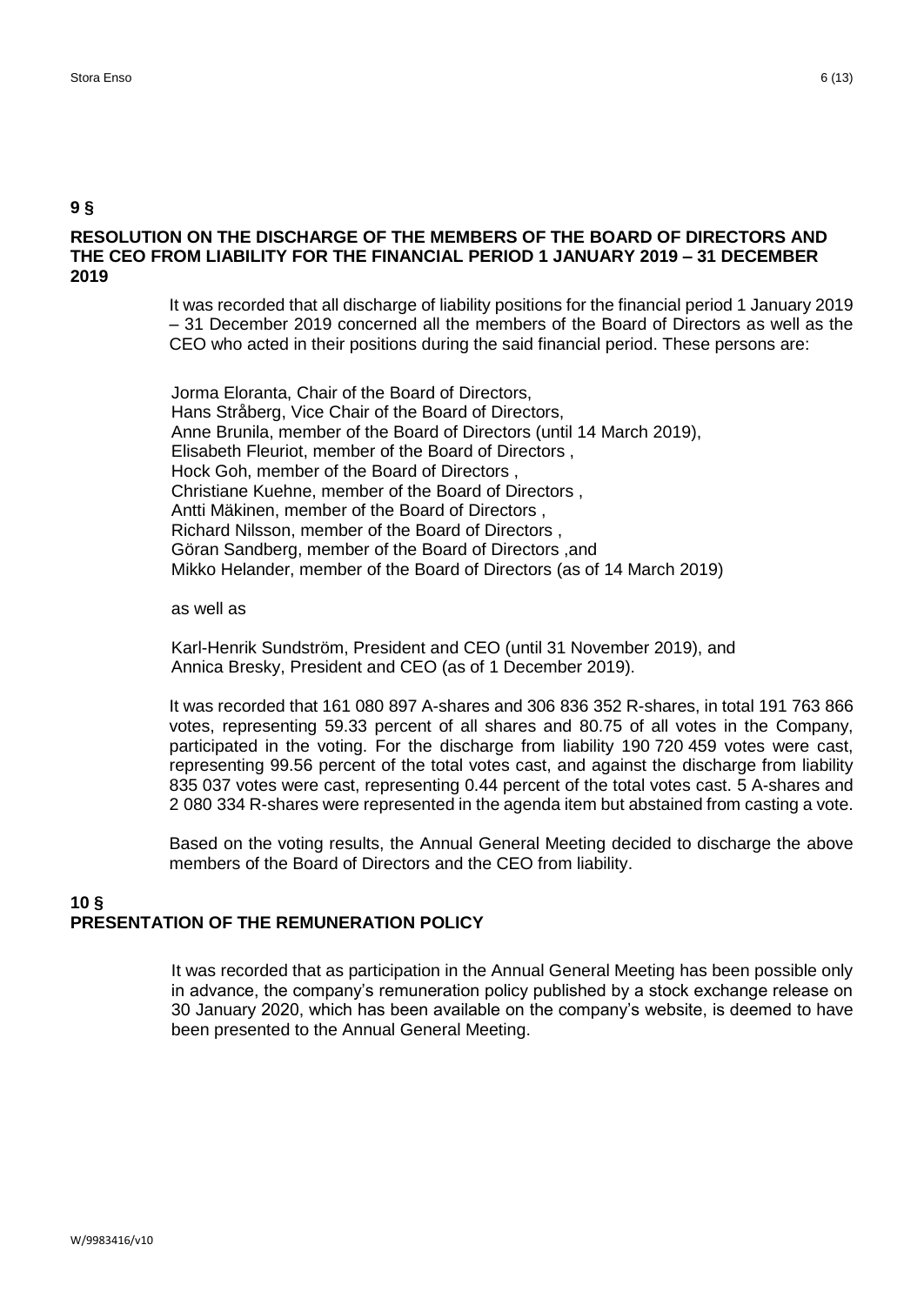The remuneration policy was appended to the minutes.

#### Appendix F 10 § - 4 June 2020

It was recorded that 161 082 047 A shares and 306 865 276 R shares, in total 191 767 907 votes, representing 59.34 percent of all shares and 80.75 of all votes in the Company, participated in the voting. For the remuneration policy 189 643 632 votes were cast, representing 98.91 percent of the total votes cast, and against the remuneration policy 2 081 121 votes were cast, representing 1.09 percent of the total votes cast. 5 A shares and 428 118 R shares were represented in the agenda item but abstained from casting a vote.

Based on the voting results it was recorded that the Annual General Meeting decided to support the presented remuneration policy. It was recorded that no considerations were presented to the Company regarding the remuneration policy in the procedure concerning the Annual General Meeting.

#### **11 § RESOLUTION ON THE REMUNERATION FOR THE MEMBERS OF THE BOARD OF DIRECTORS**

It was recorded that the Shareholders' Nomination Board had, as disclosed on 15 January 2020, proposed to the Annual General Meeting, that the annual remuneration for the Chair, Vice Chair and members of the Board of Directors be increased by approximately 2.5–3 percent and be paid as follows:

for the Chair of the Board of Directors EUR 197 000, for the Vice Chair of the Board of Directors EUR 112 000, and for other members of the Board of Directors EUR 76 000 each.

The annual remuneration for the members of the Board of Directors shall be paid in Company shares and cash so that 40% will be paid in Stora Enso R shares to be purchased on the Board members' behalf from the market at a price determined in public trading, and the rest in cash. The shares will be purchased within two weeks from the AGM or as soon as possible in accordance with applicable legislation. The Company will pay any costs and transfer tax related to the purchase of Company shares.

It was recorded that the Shareholders' Nomination Board had further proposed that the annual remuneration for the members of the Financial and Audit Committee, the Remuneration Committee and the Sustainability and Ethics Committee be increased by approximately 2.5–3 percent and be paid as follows:

for the Chair of the Financial and Audit Committee EUR 21 200, and for the members of the Financial and Audit Committee EUR 14 800 each,

for the Chair of the Remuneration Committee Eur 10 600,and for the members of the Remuneration Committee Eur 6 400.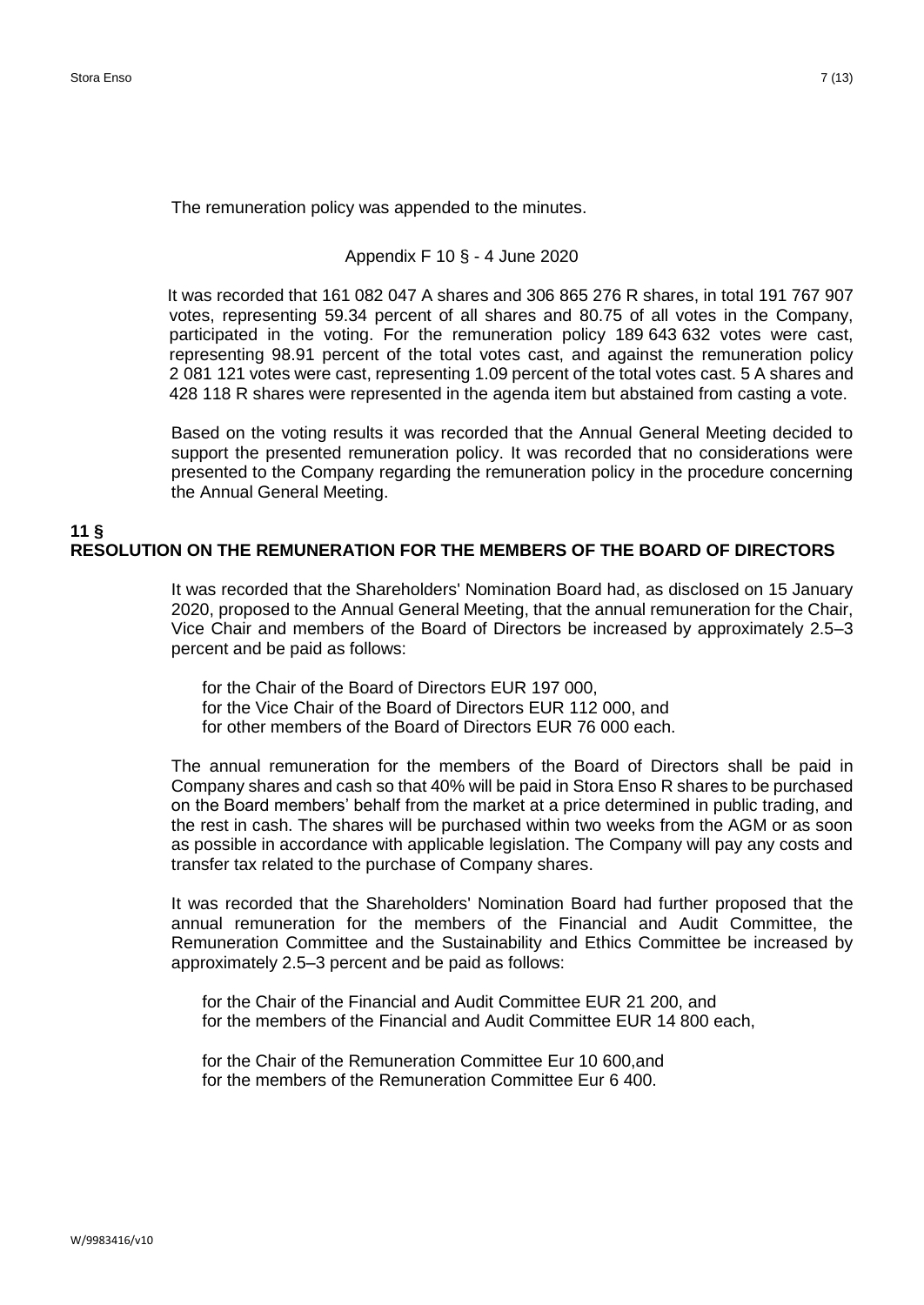for the Chair of the Sustainability and Ethics Committee EUR 10 600, and for the Chair of the Sustainability and Ethics Committee EUR 6 400 each.

The proposal by the Shareholders' Nomination Board was appended to the minutes.

#### Appendix G 11 § - 4 June 2020

It was recorded that 161 080 897 A shares and 306 836 352 R shares, in total 191 763 866 votes, representing 59.33 percent of all shares and 80.75 of all votes in the Company, participated in the voting. For the proposal of the Shareholders' Nomination Board 190 415 190 votes were cast, representing 99.30 percent of the total votes cast, and against the proposal of the Shareholders' Nomination Board 1 333 897 votes were cast, representing 0.70 percent of the total votes cast. 5 A shares and 144 369 R shares were represented in the agenda item but abstained from casting a vote.

Based on the voting result the Annual General Meeting resolved that the remuneration for the members of the Board of Directors be paid in accordance with the proposal of the Shareholders' Nomination Board.

## **12 § RESOLUTION ON THE NUMBER OF MEMBERS OF THE BOARD OF DIRECTORS**

It was noted that, according to the Articles of Association, the number of members of the Board of Directors shall be not less than six (6) and not more than eleven (11). The current number of members of the Board of Directors is nine (9).

It was recorded that the Shareholders' Nomination Board had proposed to the Annual General Meeting that the Board of Directors shall have nine (9) members.

It was recorded that 161 082 047 A shares and 306 865 276 R shares, in total 191 767 907 votes, representing 59.34 percent of all shares and 80.75 of all votes in the Company, participated in the voting. For the proposal of the Shareholders' Nomination Board 191 755 254 votes were cast, representing clearly more than 99.99 percent of the total votes cast, and against the proposal of the Shareholders' Nomination Board 6 375 votes were cast, representing below 0.01 percent of the total votes cast. 59 401 R shares were represented in the agenda item but abstained from casting a vote.

Based on the voting result the Annual General Meeting resolved, in accordance with the proposal of the Shareholders' Nomination Board, that the number of members of the Board of Directors shall be nine (9).

## **13 § ELECTION OF CHAIR, VICE CHAIR AND OTHER MEMBERS OF THE BOARD OF DIRECTORS**

It was noted that, according to the Articles of Association, the members of the Board of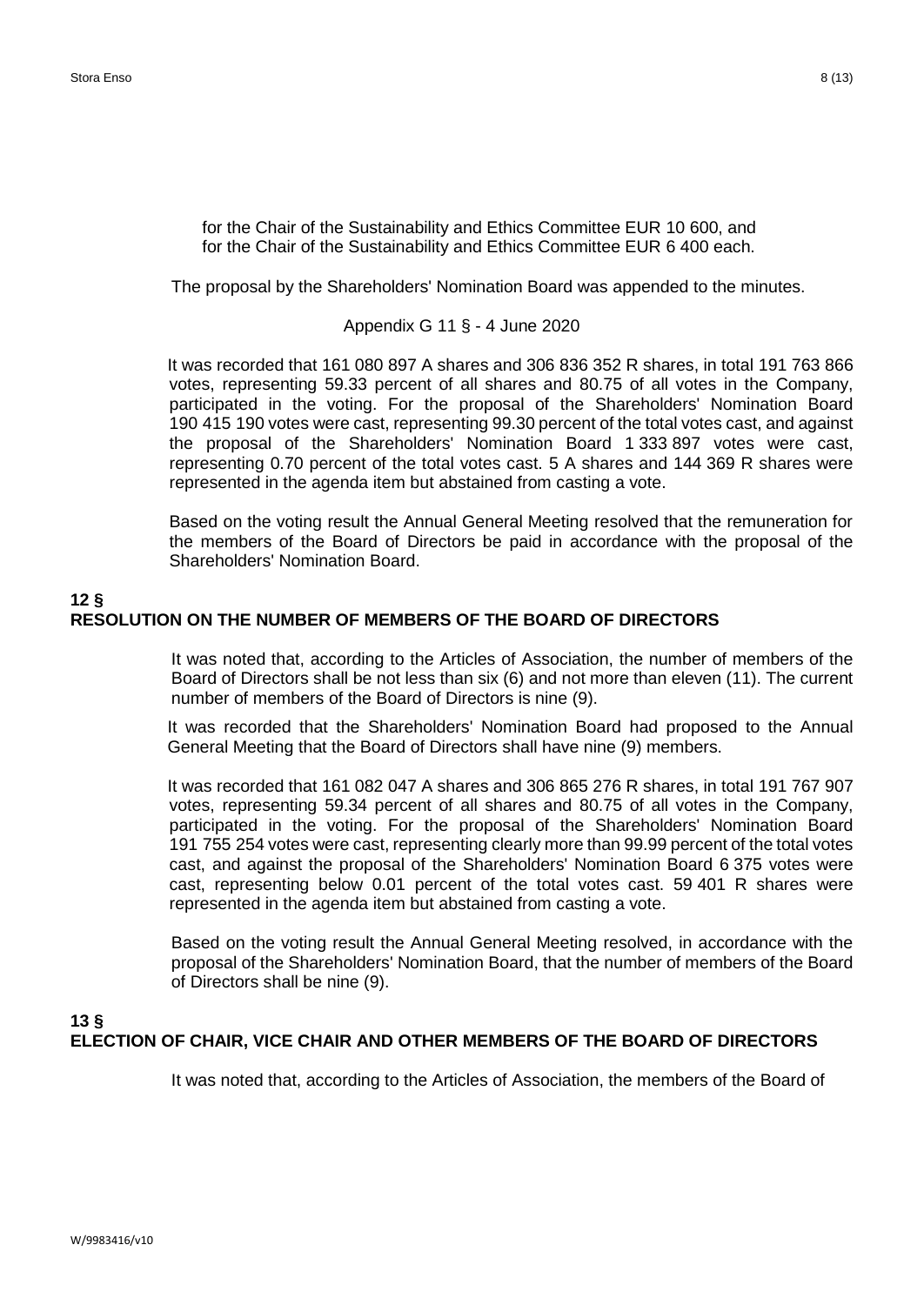Meeting.

Directors are elected for a term of office of one year commencing at the Annual General Meeting at which they are elected and expiring at the end of the following Annual General

It was recorded that the Shareholders' Nomination Board had proposed to the Annual General Meeting that Jorma Eloranta, Elisabeth Fleuriot, Hock Goh, Mikko Helander, Christiane Kuehne, Antti Mäkinen, Richard Nilsson and Hans Stråberg would be re-elected as members of the Board of Directors for a term of office expiring at the end of the next Annual General Meeting, and that Håkan Buskhe would be elected as a new member of the Board of Directors for the same period of time.

It was recorded that the Shareholders' Nomination Board had further proposed that Jorma Eloranta be elected Chair and Hans Stråberg be elected Vice Chair of the Board of Directors.

It was recorded that 161 082 047 A shares and 306 860 978 R shares, in total 191 767 478 votes, representing 59.34 percent of all shares and 80.75 of all votes in the Company, participated in the voting. For the proposal of the Shareholders' Nomination Board 174 524 960 votes were cast, representing 91.27 percent of the total votes cast, and against the proposal of the Shareholders' Nomination Board 16 692 922 votes were cast, representing 8.73 percent of the total votes cast. 5 A shares and 5 492 984 R shares were represented in the agenda item but abstained from casting a vote.

Based on the voting result the Annual General Meeting resolved to elect the persons proposed by the Shareholders' Nomination Board (Jorma Eloranta, Elisabeth Fleuriot, Hock Goh, Mikko Helander, Christiane Kuehne, Antti Mäkinen, Richard Nilsson, Hans Stråberg ja Håkan Buskhe) as members of the Board of Directors and to elect Jorma Eloranta as Chair and Hans Stråberg as Vice Chair of the Board.

#### **14 § RESOLUTION ON THE REMUNERATION FOR THE AUDITOR**

It was recorded that the Board of Directors had proposed to the Annual General Meeting that the remuneration of the auditor to be elected be paid against an invoice approved by the Financial and Audit Committee.

It was recorded that 161 081 847 A shares and 306 865 276 R shares, in total 191 767 707 votes, representing 59.34 percent of all shares and 80.75 of all votes in the Company, participated in the voting. For the proposal of the Board of Directors 191 758 053 votes were cast, representing clearly more than 99.99 percent of the total votes cast, and against the proposal of the Board of Directors 5 351 votes were cast, representing below 0.01 percent of the total votes cast. 39 616 R shares were represented in the agenda item but abstained from casting a vote.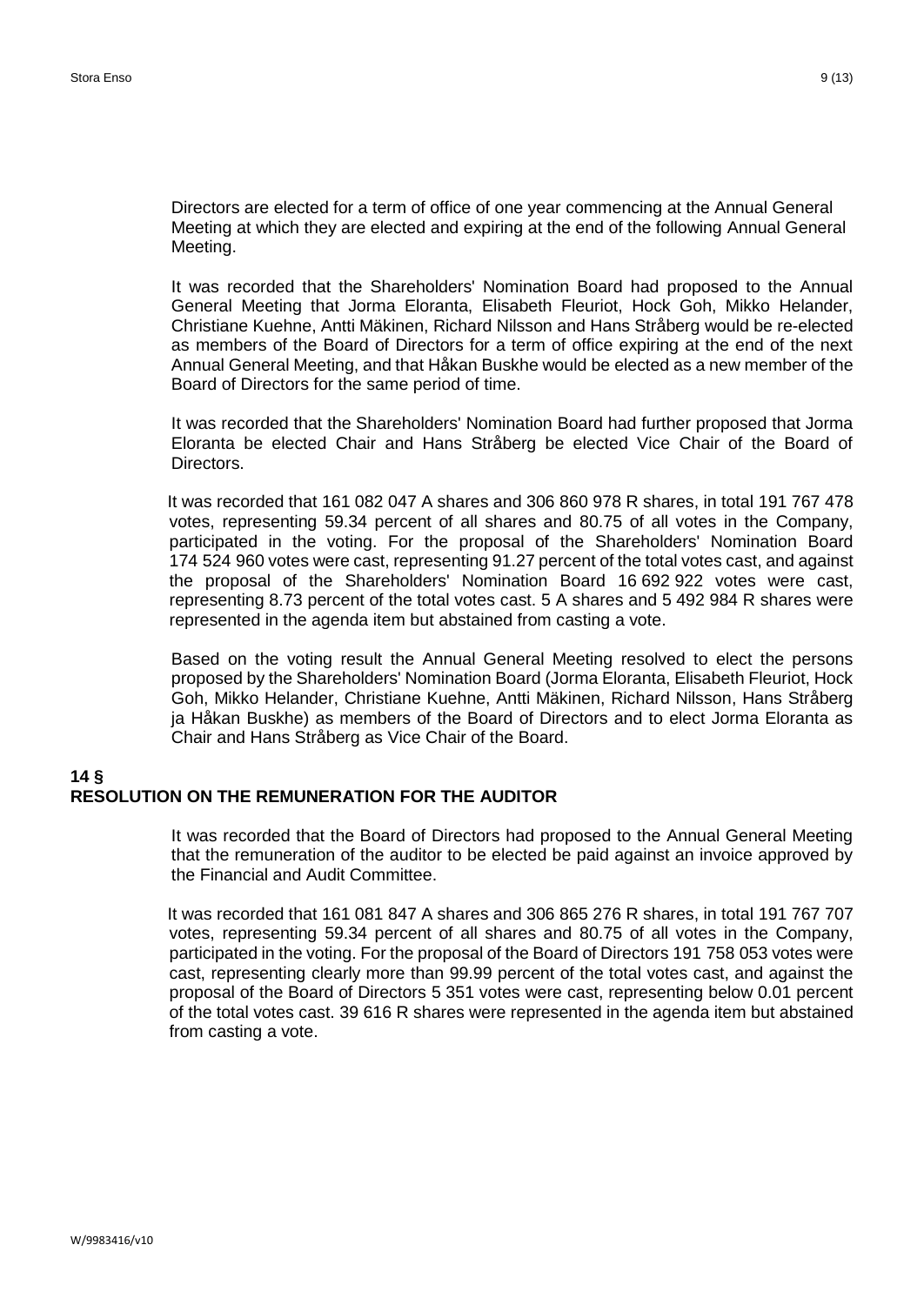Based on the voting result the Annual General Meeting resolved, in accordance with the proposal by the Board of Directors, that the remuneration of the auditor to be elected be paid against an invoice approved by the Financial and Audit Committee.

#### **15 § ELECTION OF AUDITOR**

It was recorded that, according to the Articles of Association, the Company shall have one (1) auditor that must be an audit entity. In the previous financial period, PricewaterhouseCoopers Oy had acted as auditor of the Company with Authorised Public Accountant Samuli Perälä as its principally responsible auditor.

It was recorded that the Board of Directors, as recommended by the Financial and Audit Committee, had proposed to the Annual General Meeting that PricewaterhouseCoopers Oy be re-elected as auditor of the Company for a term of office expiring at the end of the next Annual General Meeting. The audit entity has informed that Authorised Public Accountant Samuli Perälä would act as its principally responsible auditor.

The proposal by the Board of Directors was appended to the minutes:

Appendix H 15
$$
\S
$$
 - 4 June 2020

It was recorded that 161 082 047 A shares and 306 865 276 R shares, in total 191 767 907 votes, representing 59.34 percent of all shares and 80.75 of all votes in the Company, participated in the voting. For the proposal of the Board of Directors 191 684 418 votes were cast, representing 99.96 percent of the total votes cast, and against the proposal of the Board of Directors 78 332 votes were cast, representing 0.04 percent of the total votes cast. 48 144 R shares were represented in the agenda item but abstained from casting a vote.

Based on the voting result, the Annual General Meeting resolved, in accordance with the proposal by the Board of Directors, that Authorised Public Accountants PricewaterhouseCoopers Oy be re-elected as auditor for a term of office expiring at the end of the next Annual General Meeting.

#### **16 § AUTHORISING THE BOARD OF DIRECTORS TO DECIDE ON THE REPURCHASE OF THE COMPANY'S OWN SHARES**

It was recorded that the Board of Directors had proposed to the Annual General meeting that the Board of Directors be Authorised to decide on the repurchase of Stora Enso R shares as follows:

The amount of R shares to be repurchased based on the authorisation shall not exceed 2 000 000 shares, which corresponds to approximately 0.25% of all shares and 0.33% of all R shares in the Company. Own shares can be repurchased otherwise than in proportion to the shareholdings of the shareholders (directed repurchase). Own shares can be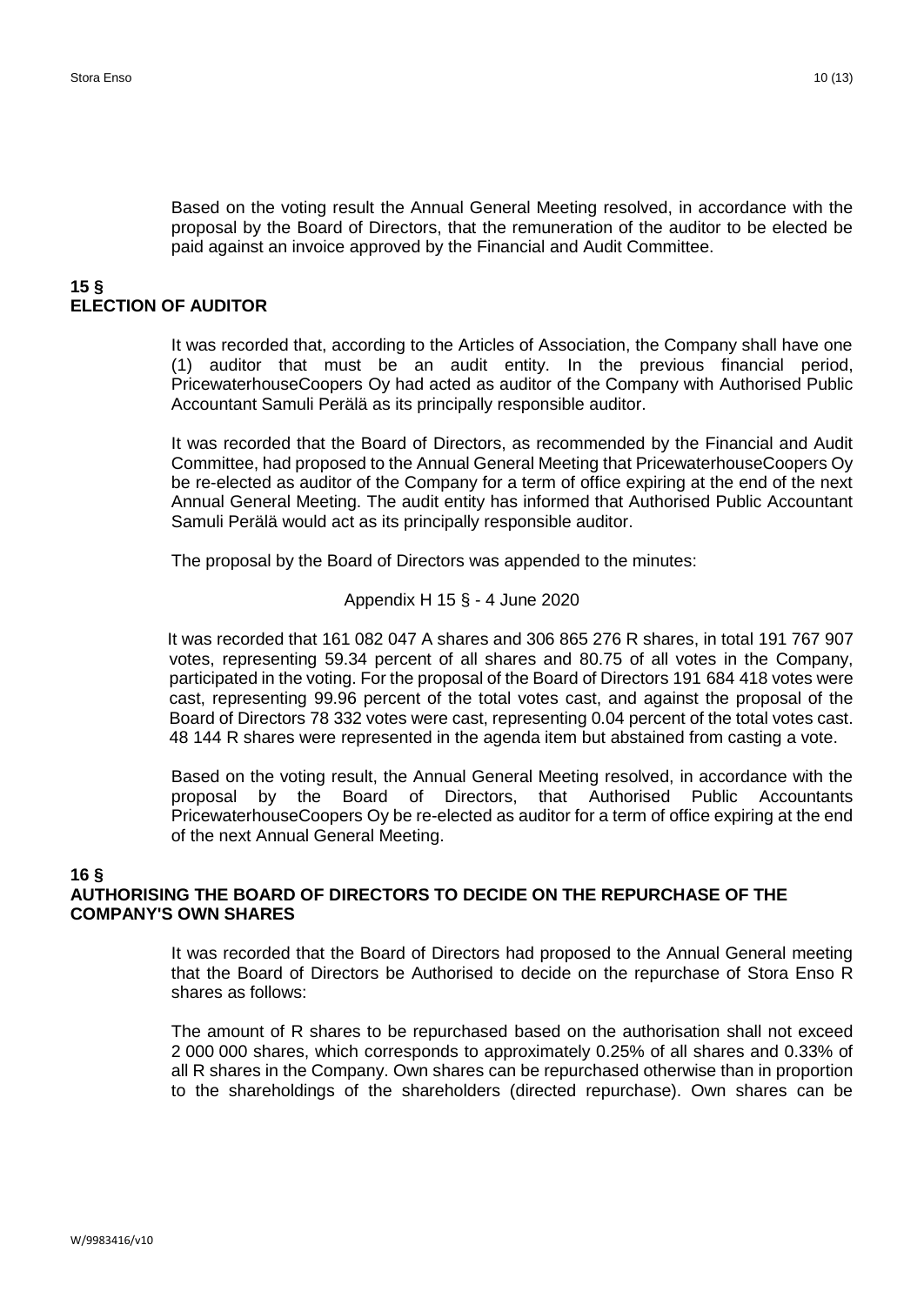repurchased using the unrestricted equity of the Company at a price formed in public trading on the date of the repurchase or otherwise at a price determined by the markets.

Own shares may be repurchased primarily in order to use the shares as part of the Company's incentive and remuneration scheme. The repurchased shares may be held for reissue, canceled or transferred further.

The Board of Directors decides on all other matters related to the repurchase of own shares. The authorisation is effective until the beginning of the next AGM, however, no longer than until 31 July 2021.

It was recorded that 161 082 047 A shares and 306 865 276 R shares, in total 191 767 907 votes, representing 59.34 percent of all shares and 80.75 of all votes in the Company, participated in the voting. For the proposal of the Board of Directors 191 307 266 votes were cast, representing 99.76 percent of the total votes cast, and against the proposal of the Board of Directors 455 060 votes were cast, representing 0.24 percent of the total votes cast. The proportion of A shares that voted for the proposal of the Board of Directors represented clearly more than 99.99 percent of A shares represented in the agenda item and the proportion of R shares that voted for the proposal of the Board of Directors represented 98.50 percent of R shares represented in the agenda item. 5 A shares and 52 361 R shares were represented in the agenda item but abstained from casting a vote.

Based on the voting result, the Annual General Meeting resolved to authorise the Board of Directors to decide on the repurchase of the Company's shares in accordance with the proposal of the Board of Directors.

#### **17 § AUTHORISING THE BOARD OF DIRECTORS TO DECIDE ON THE ISSUANCE OF SHARES**

It was recorded that the Board of Directors had proposed to the Annual General Meeting that the Board of Directors be authorised to decide on the issuance of Stora Enso R shares on the following terms:

The amount of shares to be issued based on the authorisation shall not exceed a total of 2 000 000 R shares, corresponding to approximately 0.25% of all shares and 0.33% of all R shares. The authorisation covers both the issuance of new shares as well as the transfer of own shares held by the Company.

The issuance of shares may be carried out in deviation from the shareholders' pre-emptive rights for the purpose of using the shares as part of the Company's incentive and remuneration scheme.

The Board shall decide on other terms and conditions of a share issue. The authorisation shall remain in force until 31 July 2021 and it revokes the authorisation given by the AGM on 14 March 2019.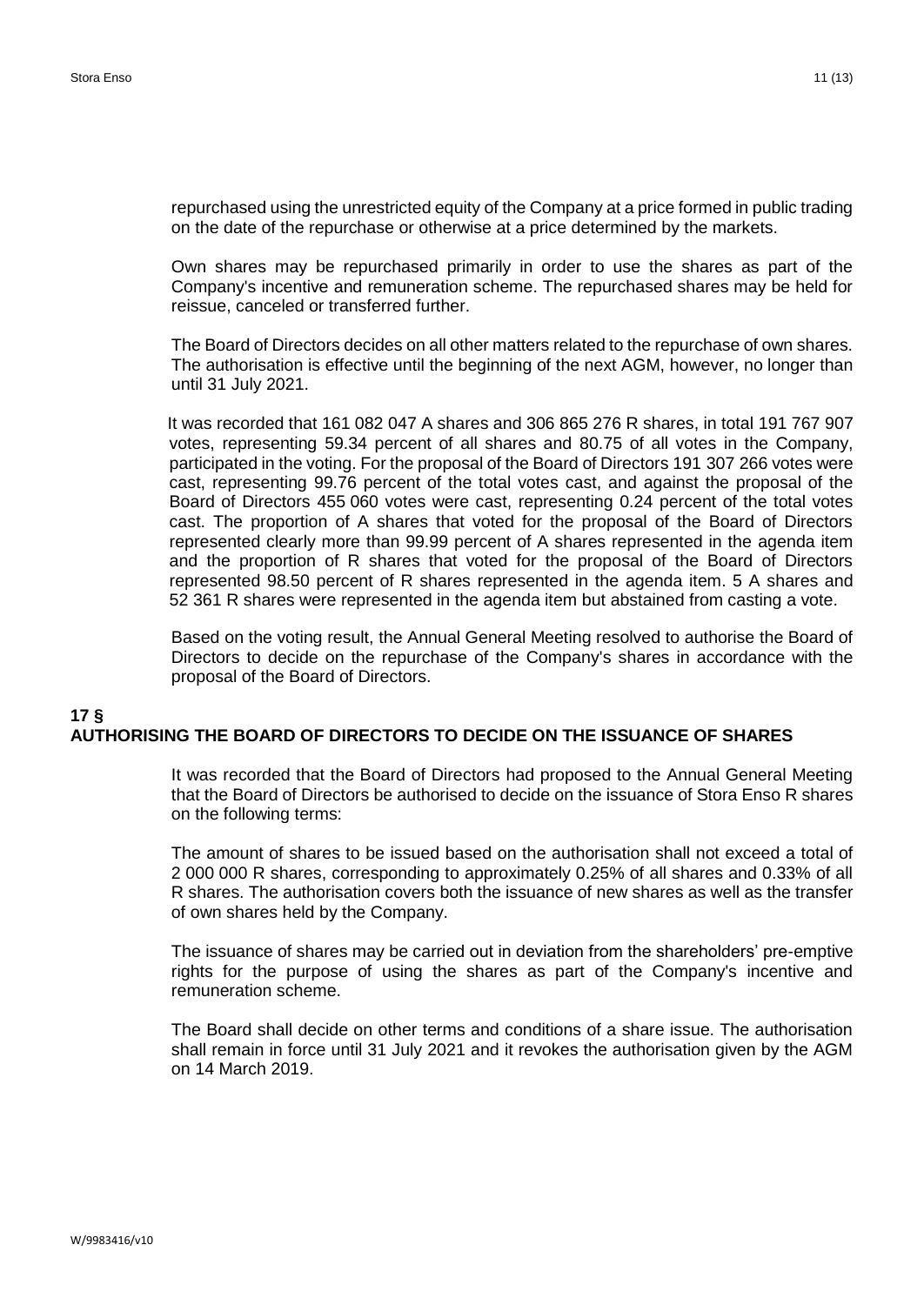It was recorded that 161 082 047 A shares and 306 865 276 R shares, in total 191 767 907 votes, representing 59.34 percent of all shares and 80.75 of all votes in the Company, participated in the voting. For the proposal of the Board of Directors 191 717 393 votes were cast, representing 99.98 percent of the total votes cast, and against the proposal of the Board of Directors 44 781 votes were cast, representing 0.02 percent of the total votes cast. 467 447 247 shares voted for the proposal of the Board of Directors, representing approximately 99.89 percent of the total shares represented in the agenda item, and 446 176 shares voted against the proposal of the Board of Directors, representing approximately 0.10 percent of the total shares represented in the agenda item. 5 A shares and 53 895 R shares were represented in the agenda item but abstained from casting a vote.

Based on the voting result the Annual General Meeting resolved to authorise the Board of Directors to decide on the issuance of shares in accordance with the proposal by the Board of Directors

#### **18 § DECISION MAKING ORDER**

It was recorded that the resolutions made at the Annual General Meeting were in each agenda item based on the votes cast in the advance voting conducted by Euroclear Finland Ltd in accordance with the Temporary Act and recorded in the minutes.

## **19 § CLOSING OF THE MEETING**

The Chairman stated that all items on the agenda had been considered and that the minutes of the meeting would be available on the company's website on 18 June 2020 at the latest.

The Chairman announced the meeting closed at 4.31 p.m.

\*\*\*